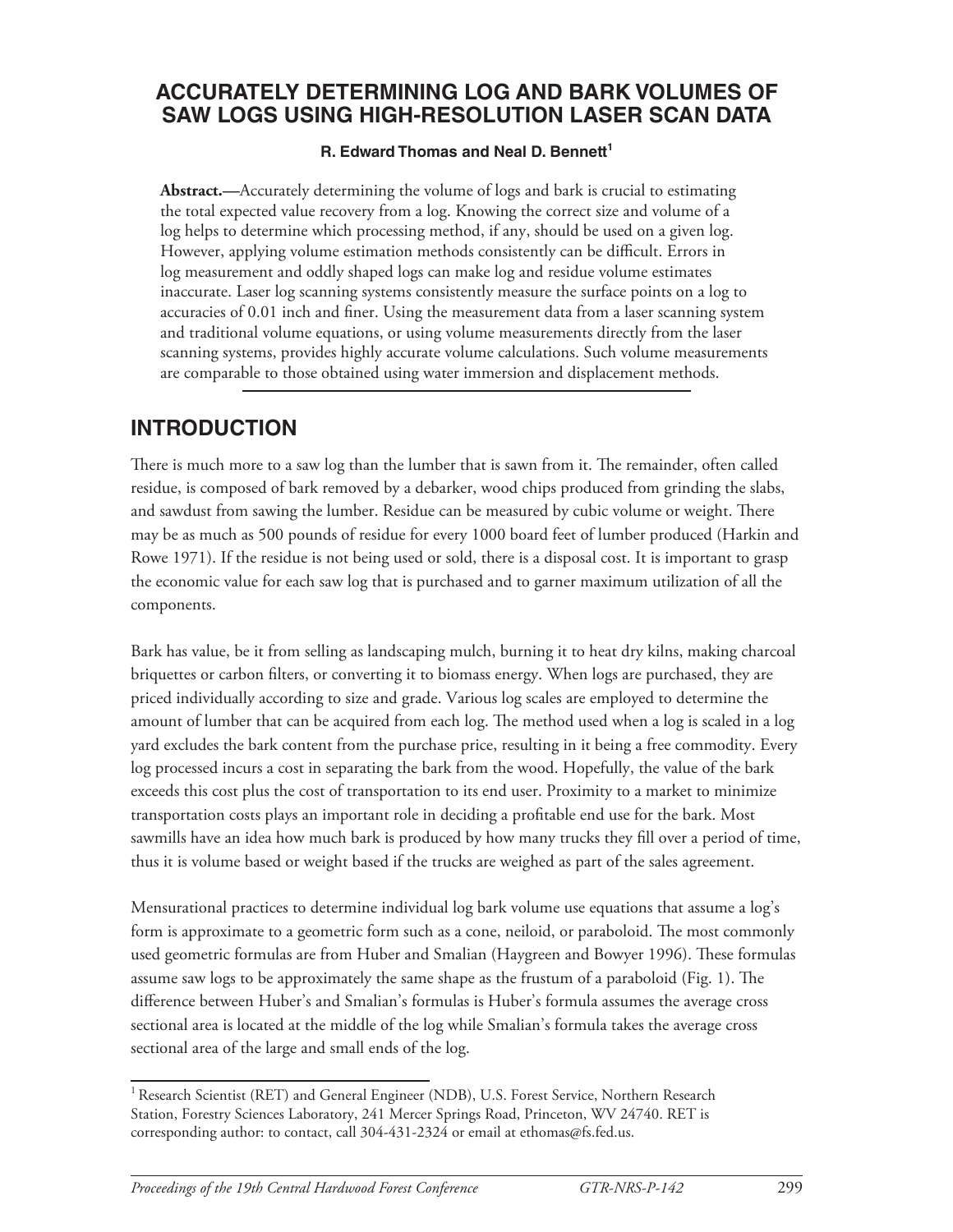#### Frustum of a paraboloid



Figure 1.—Frustrum of a paraboloid, the common log shape assumed by the Huber and Smalian volume formulas.

The first step in using these equations to calculate bark volume is to calculate whole log volume outside of the bark. Then bark thickness, either measured or taken from published tables, is subtracted to determine log volume of wood under the bark. Bark volume is the difference between the two results. One other method (Dobie and Wright 1975) to determine bark volume is to assume the ratio of bark volume to whole log volume is equal to the ratio of twice bark thickness to log diameter measured outside of the bark.

To date, perhaps the most accurate examination of log volumes was performed by Martin (1984). Martin compared the log volume estimates using Smalian's, Huber's, and other formulas to actual log volume determined using a xylometer or log immersion tank. The volume of displaced water was then compared to the calculated volume of the different volume equations. Martin found that Huber's formula was the most accurate volume estimator with a mean absolute difference of 0.36 cubic feet.

Currently, the U.S. Forest Service research lab in Princeton, WV is conducting a line of research using a high-resolution laser log scanner to create detailed three-dimensional external log images. From this image data the total volume of a log can be very accurately determined. If bark thickness is known, the value can be subtracted from the raw data points to determine wood volume. Bark volume is the difference between total log volume and total wood volume. Determining bark volume of each log becomes a matter of programming the computer to allow a sawmill operator to accurately track the bark produced from each log as it is processed at the sawmill. Laser systems are currently being used in larger sawmills in the East for the purpose of judging the best opening face of a log or predicting lumber volumes that can be produced. Adding bark and volume calculators would be a benefit to the sawmill operator without any added cost to the laser system, thus giving the sawmill operator the ability to determine the economic value of each log and to garner maximum utilization of all the components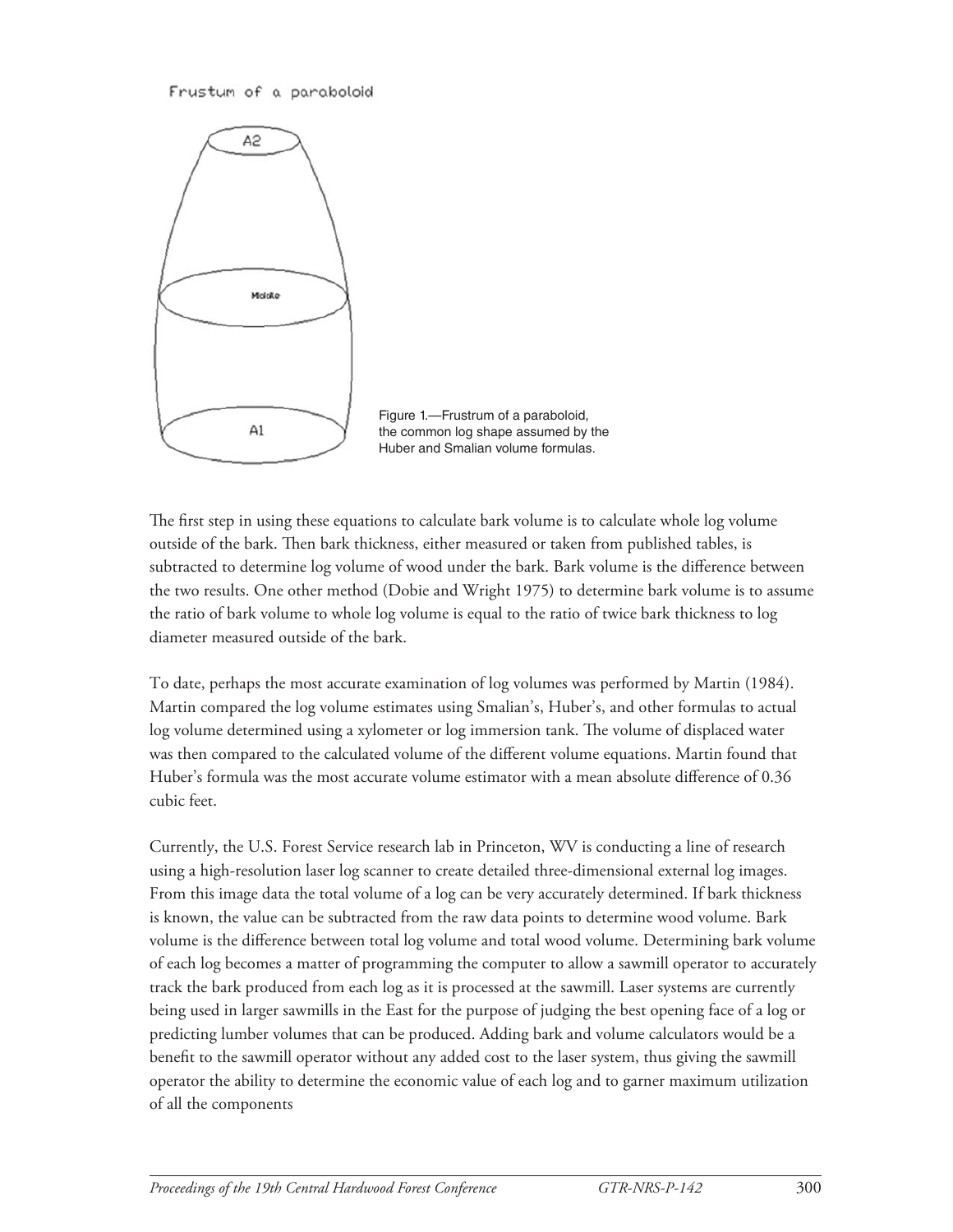

### **METHODS**

A high-resolution laser log scanner was constructed for the purpose of scanning hardwood logs to allow automated detection of severe surface defects (Thomas and Thomas 2011). This scanner is composed of three industrial laser scan heads designed for the wood processing industry. The scanners are stationed at 120 degree intervals on a circle with a diameter of approximately 8 feet. This allows the three scanners to collect a complete surface scan of the log. The log is supported in V-stands every 5 feet at the center of the circle of scanners (Fig. 2). The scanner then passes over the log and collects a scan line around the circumference of the log every 1/16 inch. Resolution between points within each scan line varies depending on the size of the log, but is typically around 1/8 inch. All points are measured to the nearest 0.001 inch. A dot-cloud image sample of a scanned log (log 15A) is shown in Figure 3. The two vertical white marks are missing data due to shadowing of the log surface by the V-stands.

Two basic problems with the scanned log data include missing data and outlier data caused by dust, hanging bark, and portions of the V-stands. Outlying data points are removed using a multi-step process. First, the log data is geometrically centered about the z-axis, and the distances of all points to the z-axis are calculated. The mean and standard deviation of point distances to the z-axis are determined, and all points outside the interval mean  $\pm 2$  standard deviations are marked as outliers. Next, all missing points and points identified as outliers are filled in using an average of a minimum of 100 neighboring points. These procedures remove most outlying data points and create an accurate log depiction for determining log characteristics.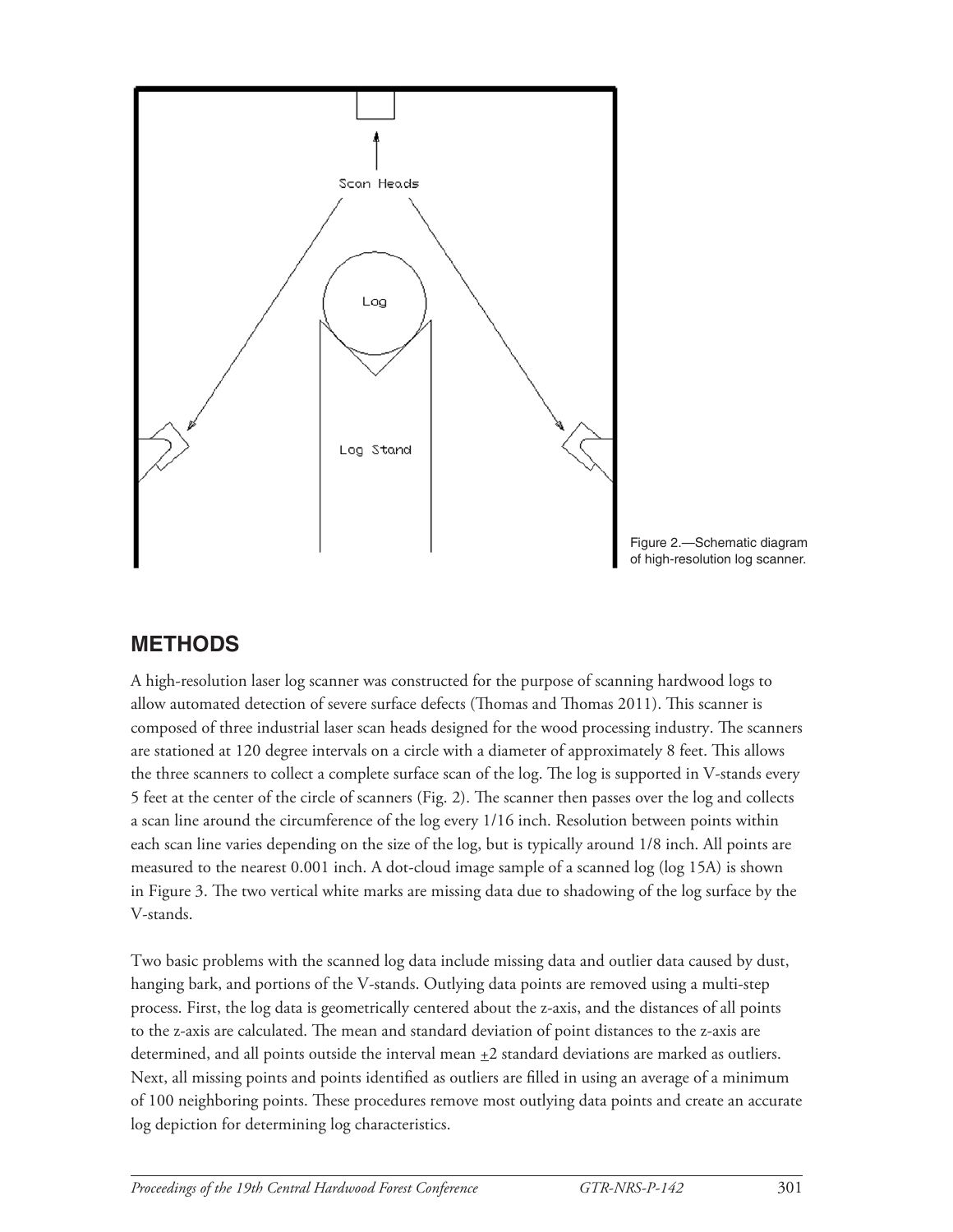

Recall that each scan line represents a 1/16-inch thick slice of the log. Volume for a log is determined for each scan-line by calculating the volume of a series of triangles (Fig. 4). Using the center point as one point of a triangle and two adjacent edge points, the area for a portion of the scan is determined. Given the three points A, B, and C, the area of each triangle is calculated using Heron's equation (Page 2009):  $area = 0.0625 * \sqrt{S*(S - AB)*(S - BC)*(S - CA)}$ 

Where: 
$$
S = \frac{AB + BC + CA}{2}
$$

and AB, BC, and CA are the lengths of the triangle's sides. Calculating the area for all triangles yields the total area for a single scan line or slice of the log. Adding the volume of all slices together yields the total volume of the log, bark included.

Recently, a series of yellow-poplar (*Liriodendron tulipifera* L.), red oak (*Quercus rubra* L.), white oak (*Quercus alba* L.), and sugar maple (*Acer saccharum* Marsh.) defects were collected and studied to determine the relationships among external log defect indicators and internal defect manifestations (Thomas 2008, Thomas 2009, Thomas 2012, Thomas<sup>2</sup>). In these studies, bark thicknesses and diameter outside bark (DOB) were recorded for each sample. Using this data, a series of linear regression analyses were performed to determine the correlation of DOB to bark thickness for each species (Thomas<sup>3</sup>). The bark thicknesses of red and white oak were estimated using the following equations:

| Red oak:   | Bark Thickness = $0.267 + DOB*0.005$   |
|------------|----------------------------------------|
| White Oak: | Bark Thickness = $0.295 + DOB * 0.009$ |

<sup>&</sup>lt;sup>2</sup> Thomas, R.E. [N.d.]. Predicting internal hard maple (Acer saccharum) log defect features using surface defect indicator measurements. Manuscript in preparation. On file with authors.

<sup>&</sup>lt;sup>3</sup> Thomas, R.E.; Bennett, N. [N.d.]. Estimating bark thicknesses of common Appalachian hardwoods. Manuscript in preparation. On file with authors.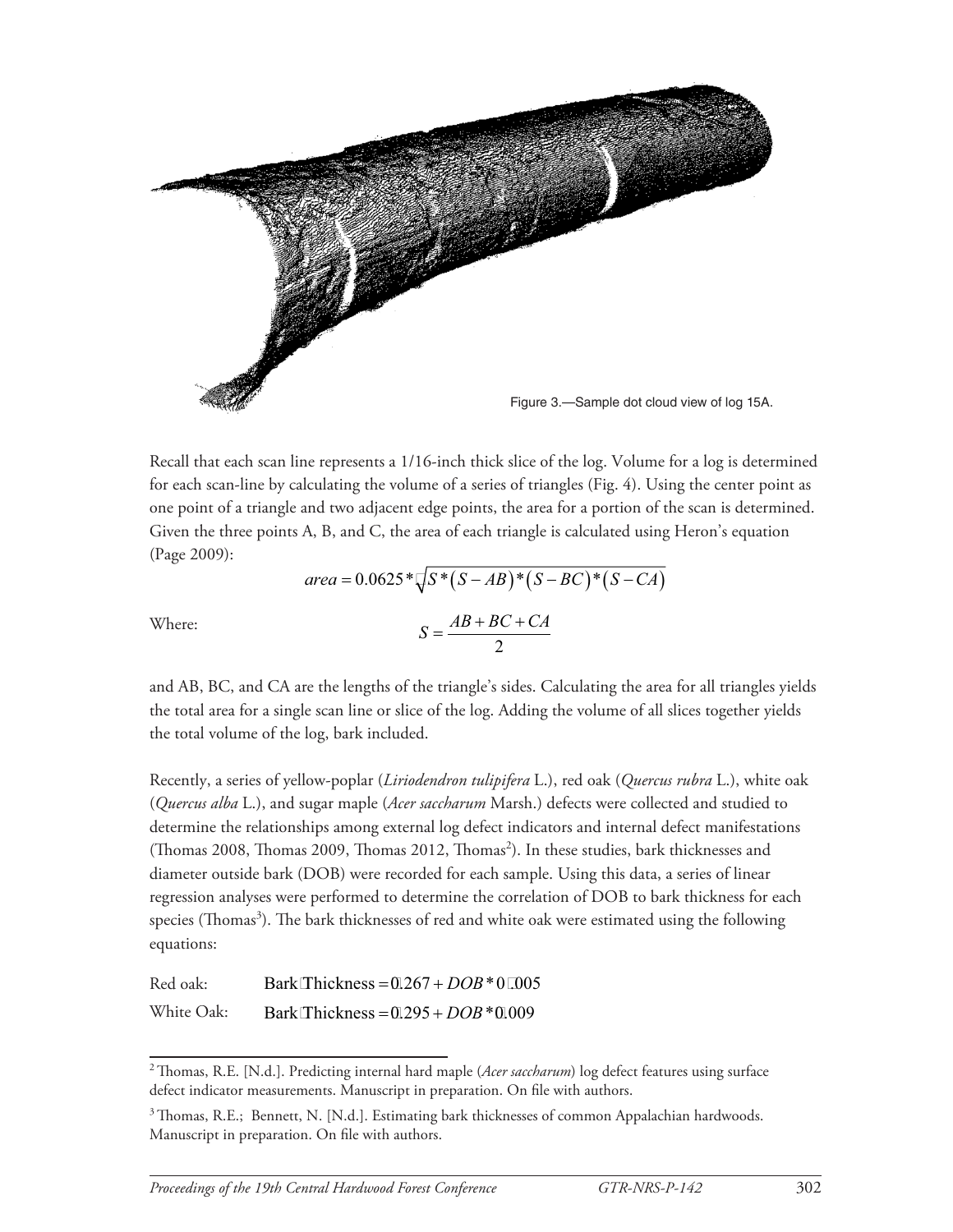

Figure 4.—Calculating the area of a series of triangles to determine log volume.

Using these bark thickness equations, the total bark volume as well as debarked log volume can be determined. To account for DOB changing along the length of the log, bark thicknesses are reevaluated every foot along the log. To find debarked volume, the surface points are moved toward the center point a distance equivalent to the bark thickness. Debarked log volume is calculated using the modified surface point positions. Bark volume is the difference between total log volume and debarked volume.

Sixty-six white oak trees were randomly selected from three sites in West Virginia from which 249 logs were bucked. In addition, 32 red oak trees were randomly selected from an additional site in West Virginia from which 140 logs were bucked. All logs were scanned with the high-resolution laser scanner. From the total sample population of 369 logs, 20 white oak and 12 red oak logs were randomly selected for this volume study. During the analysis, one white oak log was identified as an outlier using Cook's distance ( $α = 0.05$ ) (Cook and Weisberg 1982). This log was bucked near a fork and had significant taper from either end to the center and was shaped much like a dog bone. This log was removed from the sample, leaving a total sample size of 31 logs.

Table 1 lists the measurements and characteristics of the sampled logs. All measurements were taken using the laser scanner measurement system. Using the laser scan data, the diameter can be determined at any point along the length of a log. To find the diameter, the geometric center of the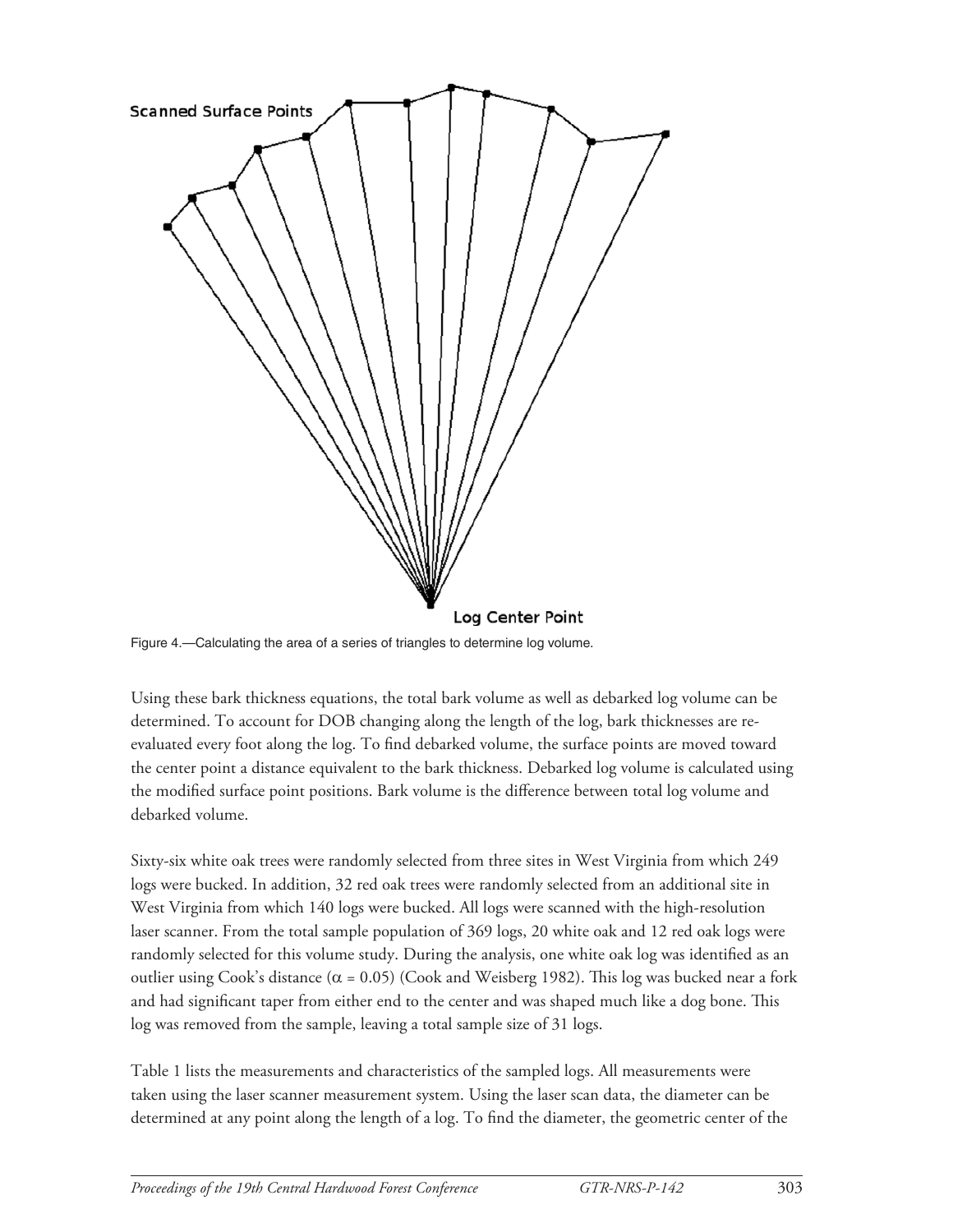| Log             | Species          | Length                      | Large end<br>diameter | Small end<br>diameter | Sweep | Eccentricity | Average taper<br>per foot |
|-----------------|------------------|-----------------------------|-----------------------|-----------------------|-------|--------------|---------------------------|
|                 |                  | ------ Inches ------------- |                       |                       |       |              |                           |
| F-12C           | <b>White Oak</b> | 125.5                       | 18.6                  | 17.5                  | 1.91  | 1.91         | 0.11                      |
| F-36A           | <b>White Oak</b> | 174.7                       | 26.8                  | 23.8                  | 2.12  | 2.12         | 0.22                      |
| $F-15B$         | <b>White Oak</b> | 193.8                       | 11.6                  | 10.5                  | 2.71  | 2.71         | 0.07                      |
| GC-39C          | <b>White Oak</b> | 100.3                       | 14.2                  | 12.5                  | 0.85  | 0.85         | 0.21                      |
| GC-20C          | White Oak        | 132.9                       | 14.0                  | 12.3                  | 1.72  | 1.72         | 0.17                      |
| <b>FA-12B</b>   | <b>White Oak</b> | 150.6                       | 15.1                  | 13.7                  | 3.83  | 3.83         | 0.12                      |
| <b>FA-12A</b>   | <b>White Oak</b> | 143.1                       | 22.9                  | 15.6                  | 1.38  | 1.38         | 0.73                      |
| FA-6B           | <b>White Oak</b> | 194.9                       | 19.7                  | 17.3                  | 3.02  | 3.02         | 0.15                      |
| $F-11B$         | <b>White Oak</b> | 198.4                       | 13.2                  | 12.1                  | 0.93  | 0.93         | 0.07                      |
| GC-31A          | <b>White Oak</b> | 207.9                       | 16.3                  | 12.9                  | 1.32  | 1.32         | 0.21                      |
| <b>GC-28A</b>   | <b>White Oak</b> | 149.3                       | 17.9                  | 13.6                  | 1.84  | 1.84         | 0.36                      |
| GC-23C          | <b>White Oak</b> | 107.7                       | 11.4                  | 10.5                  | 1.26  | 1.26         | 0.11                      |
| GC-38C          | <b>White Oak</b> | 153.9                       | 11.3                  | 10.2                  | 1.83  | 1.83         | 0.09                      |
| F-13A           | <b>White Oak</b> | 198.3                       | 21.6                  | 15.5                  | 1.16  | 1.16         | 0.38                      |
| F-31C           | <b>White Oak</b> | 125.8                       | 18.9                  | 17.1                  | 2.14  | 2.14         | 0.17                      |
| <b>FA-11C</b>   | White Oak        | 132.0                       | 19.1                  | 18.3                  | 1.83  | 1.83         | 0.08                      |
| FA-7A           | <b>White Oak</b> | 195.1                       | 24.0                  | 18.6                  | 2.11  | 2.11         | 0.34                      |
| FA-9A           | <b>White Oak</b> | 144.3                       | 24.6                  | 19.1                  | 2.68  | 2.68         | 0.45                      |
| <b>FA-11B</b>   | <b>White Oak</b> | 119.2                       | 19.5                  | 18.3                  | 1.13  | 1.13         | 0.15                      |
| 27C             | <b>Red Oak</b>   | 187.1                       | 19.5                  | 19.0                  | 0.59  | 0.59         | 0.03                      |
| 32A             | <b>Red Oak</b>   | 126.3                       | 21.5                  | 18.7                  | 1.01  | 1.01         | 0.28                      |
| 8D              | Red Oak          | 125.7                       | 17.8                  | 16.6                  | 1.40  | 1.40         | 0.12                      |
| 28B             | <b>Red Oak</b>   | 125.9                       | 14.2                  | 13.2                  | 0.92  | 0.92         | 0.09                      |
| 9C              | <b>Red Oak</b>   | 156.8                       | 10.2                  | 8.4                   | 3.14  | 3.14         | 0.15                      |
| 29D             | Red Oak          | 126.3                       | 15.8                  | 8.8                   | 2.38  | 2.38         | 0.70                      |
| 11C             | <b>Red Oak</b>   | 158.2                       | 14.4                  | 13.2                  | 2.92  | 2.92         | 0.10                      |
| 15A             | <b>Red Oak</b>   | 152.1                       | 18.8                  | 14.4                  | 2.21  | 2.21         | 0.37                      |
| 15B             | <b>Red Oak</b>   | 104.7                       | 14.1                  | 13.2                  | 0.96  | 0.96         | 0.12                      |
| 17A             | Red Oak          | 126.1                       | 21.2                  | 17.8                  | 1.15  | 1.15         | 0.33                      |
| 17B             | Red Oak          | 126.81                      | 17.682                | 17.3                  | 0.50  | 0.50         | 0.03                      |
| 17 <sub>C</sub> | <b>Red Oak</b>   | 126.38                      | 17.192                | 16.9                  | 0.73  | 0.73         | 0.03                      |

**Table 1.—Measurements and characteristics of sample logs**

scanned log circumference for a single slice of the data is determined. Next, the distances from the center point to all circumference points are calculated and the average distance or radius determined. The diameter is then twice the average radius. Sweep is measured as the maximum distance of a straight line running between both ends of the log. Eccentricity is an index indicating how elliptical or out of round the log is. The eccentricity index is calculated using the following formula (Mason and Hazard 1947):

$$
eccentricity = \frac{\sqrt{MajorDiameter^2 - MinorDiameter^2}}{MajorDiameter}
$$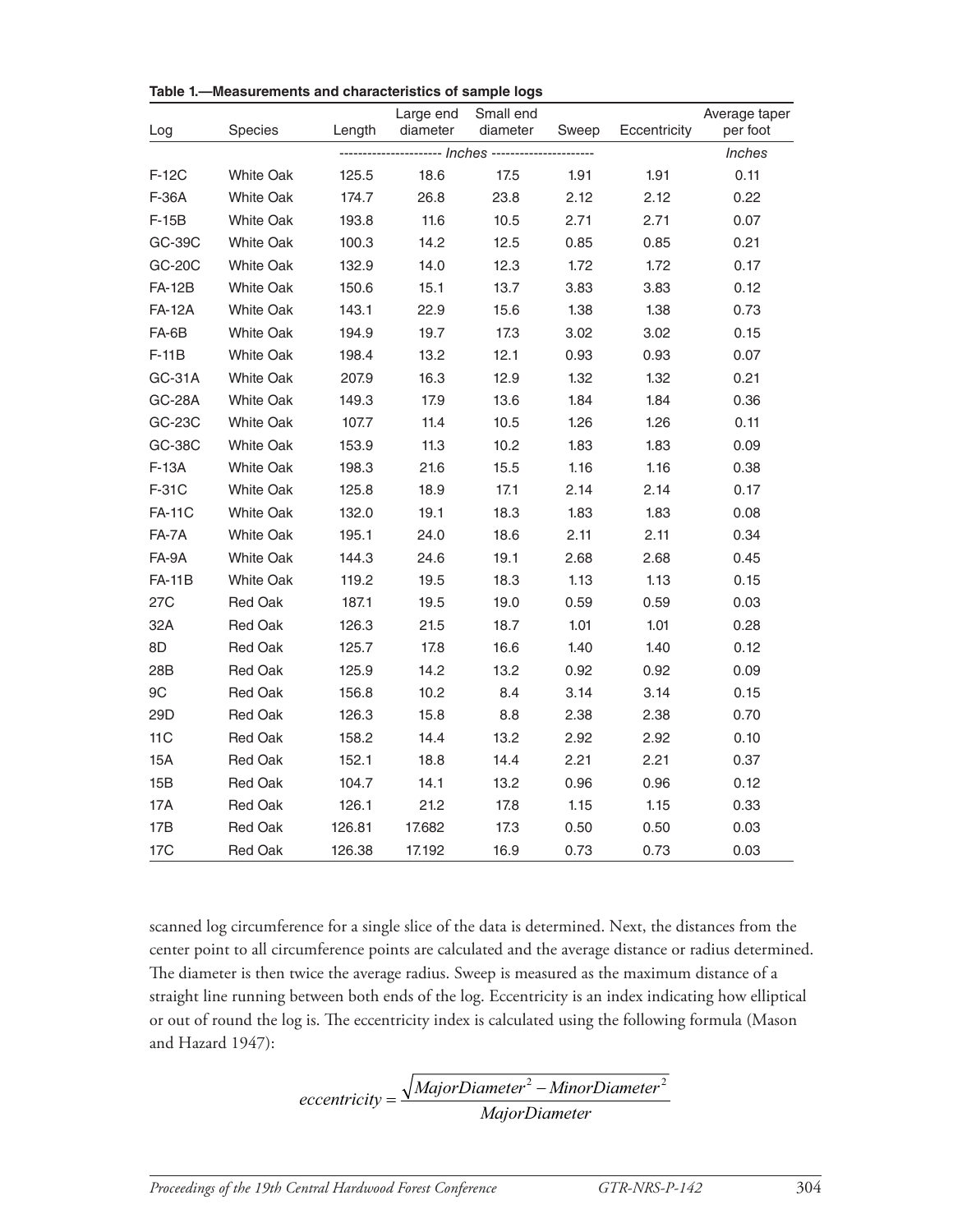For example, a perfectly round log will have an index of 0.00, a log with a major diameter of 16 and a minor diameter of 14 would have an eccentricity index of 0.48. The greater the index value, the greater the degree of eccentricity or ellipticality. Taper per foot is the difference between large and small end diameter outside bark measurements divided by the scaled log length, and the greater the number, the greater the degree of taper present in the log.

Traditionally, log volumes have been estimated using one of several possible methodologies (Haygreen and Bowyer 1996), including Huber's (Eq. 1) and Smalian's (Eq. 2) geometric methods shown below:

Volume= 
$$
L \times A
$$
 (1)  
\nVolume=  $(\frac{A_1 + A_2}{2}) \times L$  (2)

Where L is log length, A is the cross sectional area at the middle of the log, and  $A_1$  and  $A_2$  are the cross sectional areas of the large and small ends of the log, respectively.

Huber's and Smalian's formulas (Eqs. 1 and 2) find the volume of the log. To find the bark volume, the cross-sectional areas must be calculated twice, once with the bark and once excluding the bark. Subtracting the excluded bark volume from total volume yields bark volume. Another way to determine bark volume is to use Dobie and Wright's formula (Dobie and Wright 1975) listed below (Eq. 3) which assumes the ratio between double bark thickness and log diameter outside bark is the same ratio as bark volume to total log volume.

$$
Bark Volume = \frac{DOB^2 - DIB^2}{DOB^2} \times 100
$$
 (3)

DOB is the diameter measured outside the bark and DIB is diameter measured inside the bark. We used DOB and DIB measurements that were averages of the midpoint and small and large end diameters. To get bark volume from the Dobie and Wright equation (Eq. 3), you still have to determine total log volume by one of the previously described methods.

Using the 2011 R statistical package (R Foundation for Statistical Computing, Vienna, Austria), Anderson-Darling normality tests ( $\alpha$ =0.05) (Anderson and Darling 1952) were performed to determine if the variables and volumes involved in this study were normally distributed. The tests revealed that sweep, eccentricity, scanner determined volumes, Smalian calculated volumes, and the Huber calculated volumes were normally distributed. However, log taper and the differences between the scanner volumes and both the Huber and Smalian calculated volumes were not normally distributed.

Paired-t tests were used to compare Huber and Smalian calculated volumes to the scanner determined volumes. As these comparisons involved two tests, the significance level was adjusted for each individual test using the Bonferonni correction (Abdi 2007). An overall significance level of 0.05 was used with an adjusted significance of 0.025 for each individual test.

To determine if sweep, taper, or eccentricity had a significant relationship to the differences between scanner calculated volume and the Huber and Smalian volume estimation methods, a series of simple linear regression analyses were performed. Sweep, taper, and eccentricity were the independent variables and the dependent variable was the volume difference. The correlation for each independent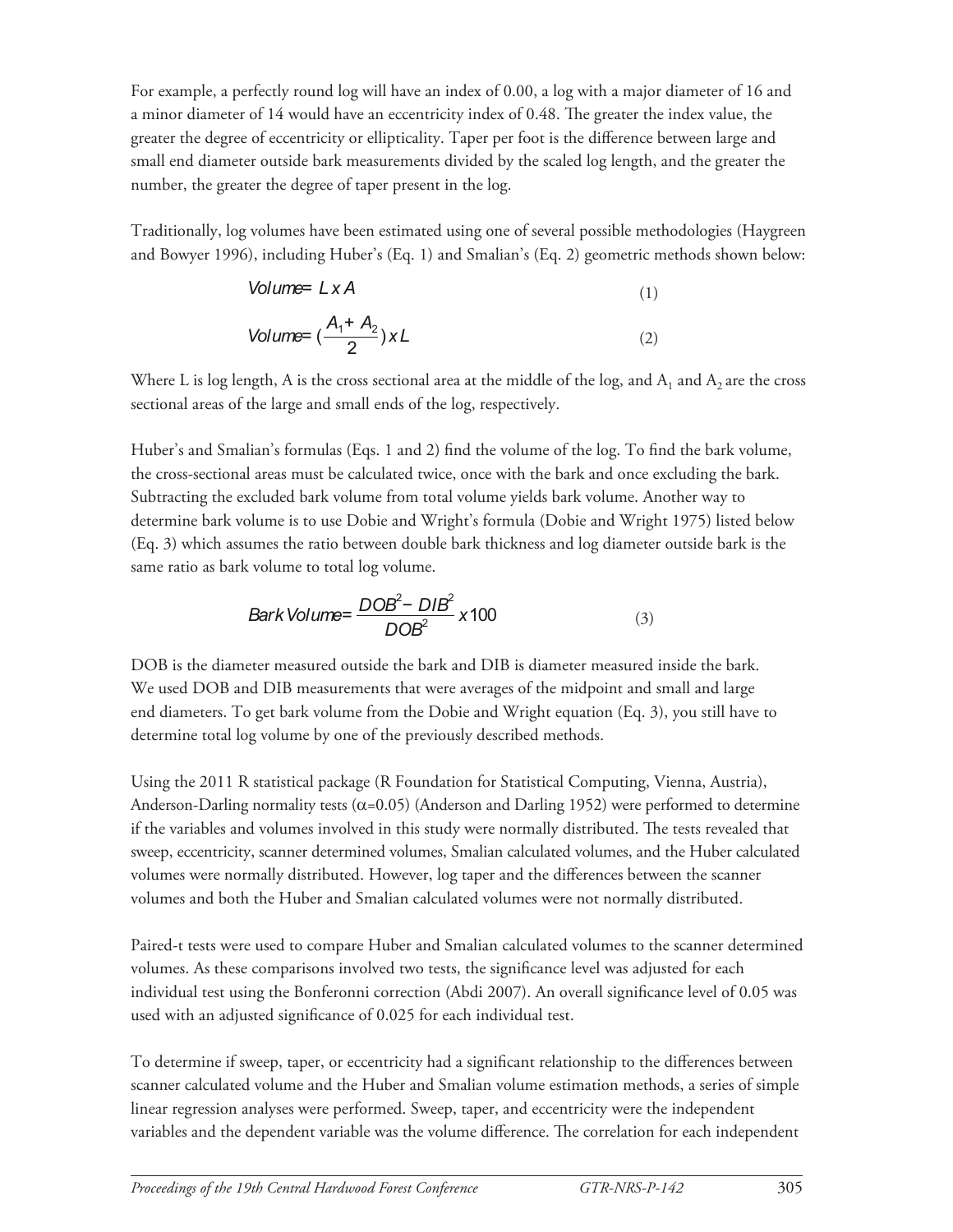variable was analyzed separately. Cook's distance (Cook and Weisenberg 1982) was used to determine if any individual observation had a high influence over the regression. The residuals from each analyses were tested using the Anderson-Darling normality tests  $(\alpha=0.05)$  (Anderson and Darling 1952) to determine if the residuals were normally distributed. In all cases where a log feature had a significant correlation to a volume difference, the residuals had a normal distribution.

Due to the non-normal distributive nature of the bark volumes, Wilcoxon signed rank tests ( $\alpha$  = 0.05) were used to compare the results of the different bark volume estimation methods (Wilcoxon 1945). Five tests were performed comparing the scanner determined bark volume to the volumes calculated using the Smalian, Huber, and the Dobie and Wright equation variants. The significance level for the tests was adjusted using the Bonferroni correction (Abdi 2007).

# **RESULTS AND DISCUSSION**

Table 2 lists the log volumes as determined by the scanner data and estimates using Smalian's and Huber's formulas. For whole log volumes, comparing the scanner volumes to Smalian estimated volumes shows a mean difference of -1.02 cubic feet with a maximum observed difference of -7.39 cubic feet. Volume estimates using Huber's formula were closer to the observed scanner volumes with a mean difference of 0.09 cubic feet and a maximum difference of 3.61 cubic feet. The Smalian maximum difference occurred on log F-36A which has a large degree of taper caused by butt swell. The maximum difference with Huber's equation occurred on log FA-7A which also has a large degree of taper. Using the R statistical package, two paired t-tests ( $\alpha$  = 0.05) were performed with the significance level for the tests being adjusted using the Bonferroni correction (Abdi 2007). In these tests, the Smalian and Huber estimated volumes were compared independently to the scanner volumes. The tests revealed that the means of the scanner and Smalian volumes were significantly different while those of the Huber were not significantly different from the scanner data.

Overall, results for debarked log volumes followed similar trends as whole log volumes (Table 2). Comparing scanner volumes to Smalian estimated volumes showed a mean difference of -0.94 cubic feet with a maximum observed difference of -7.12 cubic feet. Huber's debarked log volumes also were closer to the scanner volumes with a mean difference of 0.13 cubic feet and a maximum difference of 3.47 cubic feet. As before, the maximum differences for the Smalian and Huber volume methods occurred on the same logs that had the maximum whole log differences. Two paired t-tests ( $\alpha$  = 0.05) were performed to compare the Smalian and Huber estimated volumes to the scanner volumes. As before, the significance levels for the tests were adjusted using the Bonferroni correction (Abdi 2007). These tests revealed that the means of the scanner, Smalian, and Huber volumes were significantly different.

To determine what log features, if any, had a significant correlation to the difference between the scanner-based volume methodology and the Huber or Smalian volume estimations (rightmost columns Table 2), three simple linear regression analyses were performed. These analyses tested the relationship of log sweep, eccentricity, and taper to the differences between the scanner-based volumes and the Huber and Smalian volumes. It was found that sweep and eccentricity had no significant correlation to the differences. While Huber's volume error was not significantly correlated to taper, Smalian's volume error was weakly correlated to taper with an  $R^2$  of 0.10. Thus, it appears that in general, Smalian volume estimation equations are slightly less accurate when used with tapered logs.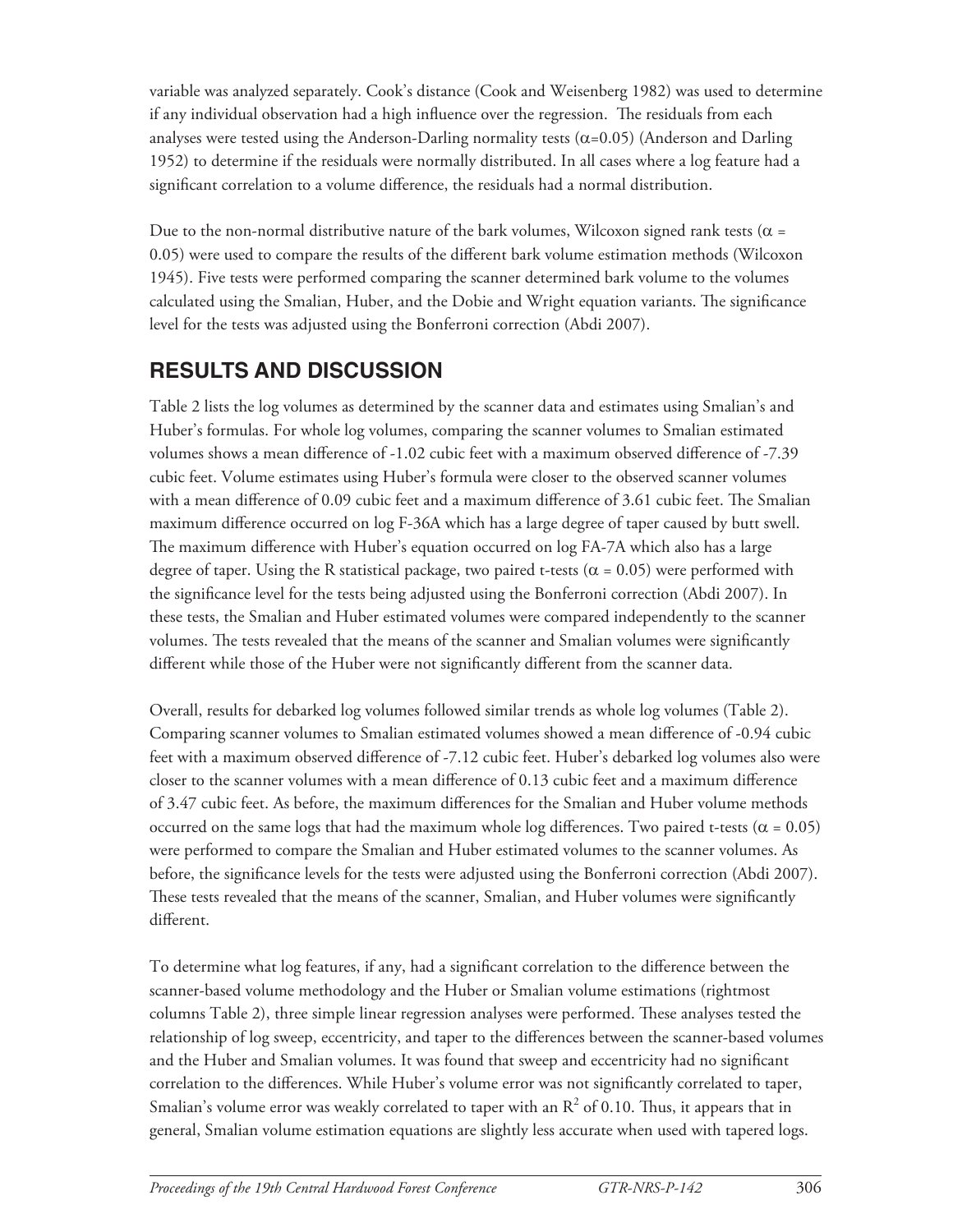| Log                | Scanner<br>whole log<br>volume | Scanner<br>debarked<br>log volume | Smalian<br>whole log<br>volume | Smalian<br>debarked | Huber<br>whole | Huber<br>debarked | Scanner<br>vs. Smalian vs. Huber<br>whole log<br>log volume log volume log volume difference difference | Scanner<br>whole log | Scanner<br>vs. Smalian<br>debarked<br>difference | Scanner<br>vs. Huber<br>debarked<br>difference |
|--------------------|--------------------------------|-----------------------------------|--------------------------------|---------------------|----------------|-------------------|---------------------------------------------------------------------------------------------------------|----------------------|--------------------------------------------------|------------------------------------------------|
|                    |                                |                                   |                                |                     |                |                   |                                                                                                         |                      |                                                  |                                                |
| F-12C              | 20.3                           | 18.7                              | 18.5                           | 17.0                | 18.6           | 17.1              | 1.72                                                                                                    | 1.62                 | 1.67                                             | 1.58                                           |
| F-36A              | 43.6                           | 40.5                              | 50.9                           | 47.6                | 46.0           | 42.9              | $-7.39$                                                                                                 | $-2.49$              | $-7.12$                                          | $-2.39$                                        |
| $F-15B$            | 10.5                           | 9.4                               | 10.8                           | 9.6                 | 10.7           | 9.5               | $-0.24$                                                                                                 | $-0.21$              | $-0.17$                                          | $-0.14$                                        |
| GC-39C             | 7.4                            | 6.8                               | 8.2                            | 7.4                 | 6.6            | 5.8               | $-0.71$                                                                                                 | 0.89                 | $-0.54$                                          | 0.98                                           |
| GC-20C             | 9.2                            | 8.3                               | 10.4                           | 9.4                 | 9.2            | 8.2               | $-1.23$                                                                                                 | $-0.03$              | $-1.14$                                          | 0.00                                           |
| <b>FA-12B</b>      | 15.6                           | 14.2                              | 14.3                           | 12.9                | 14.3           | 12.9              | 1.30                                                                                                    | 1.30                 | 1.35                                             | 1.35                                           |
| <b>FA-12A</b>      | 18.8                           | 17.2                              | 24.9                           | 23.1                | 16.9           | 15.3              | $-6.05$                                                                                                 | 1.99                 | $-5.81$                                          | 1.92                                           |
| FA-6B              | 31.9                           | 29.4                              | 30.4                           | 28.0                | 33.0           | 30.4              | 1.43                                                                                                    | $-1.12$              | 1.38                                             | $-1.06$                                        |
| $F-11B$            | 14.5                           | 13.0                              | 14.5                           | 13.0                | 15.0           | 13.5              | $-0.04$                                                                                                 | $-0.54$              | $-0.02$                                          | $-0.49$                                        |
| GC-31A             | 18.8                           | 17.2                              | 20.4                           | 18.5                | 17.8           | 16.1              | $-1.58$                                                                                                 | 0.98                 | $-1.39$                                          | 1.06                                           |
| <b>GC-28A</b>      | 14.6                           | 13.2                              | 17.1                           | 15.6                | 13.9           | 12.5              | $-2.56$                                                                                                 | 0.69                 | $-2.43$                                          | 0.68                                           |
| GC-23C             | 5.8                            | 5.2                               | 5.9                            | 5.2                 | 5.8            | 5.2               | $-0.06$                                                                                                 | $-0.01$              | $-0.04$                                          | 0.01                                           |
| GC-38C             | 7.4                            | 6.6                               | 8.1                            | 7.2                 | 7.0            | 6.1               | $-0.72$                                                                                                 | 0.44                 | $-0.61$                                          | 0.49                                           |
| F-13A              | 24.8                           | 22.9                              | 31.9                           | 29.4                | 25.1           | 22.8              | $-7.10$                                                                                                 | $-0.27$              | $-6.52$                                          | 0.05                                           |
| F-31C              | 20.3                           | 18.7                              | 18.6                           | 17.0                | 21.3           | 19.7              | 1.69                                                                                                    | $-1.09$              | 1.64                                             | $-1.03$                                        |
| <b>FA-11C</b>      | 19.6                           | 18.0                              | 21.0                           | 19.3                | 18.8           | 17.2              | $-1.34$                                                                                                 | 0.78                 | $-1.25$                                          | 0.78                                           |
| FA-7A              | 34.5                           | 31.8                              | 40.9                           | 38.0                | 30.9           | 28.3              | $-6.40$                                                                                                 | 3.61                 | $-6.17$                                          | 3.47                                           |
| FA-9A              | 32.2                           | 29.9                              | 31.8                           | 29.5                | 34.8           | 32.3              | 0.39                                                                                                    | $-2.58$              | 0.38                                             | $-2.47$                                        |
| <b>FA-11B</b>      | 19.6                           | 18.1                              | 19.4                           | 17.8                | 21.5           | 19.9              | 0.20                                                                                                    | $-1.90$              | 0.20                                             | $-1.81$                                        |
| 27C                | 32.4                           | 30.1                              | 31.6                           | 29.2                | 32.6           | 30.2              | 0.83                                                                                                    | $-0.18$              | 0.85                                             | $-0.13$                                        |
| 32A                | 22.8                           | 21.1                              | 23.2                           | 21.6                | 22.7           | 21.1              | $-0.47$                                                                                                 | 0.03                 | $-0.45$                                          | 0.04                                           |
| 8D                 | 15.3                           | 14.1                              | 16.8                           | 15.5                | 15.6           | 14.3              | $-1.51$                                                                                                 | $-0.29$              | $-1.42$                                          | $-0.25$                                        |
| 28B                | 10.7                           | 9.7                               | 10.8                           | 9.7                 | 10.7           | 9.7               | $-0.05$                                                                                                 | 0.02                 | $-0.03$                                          | 0.04                                           |
| $9\mathrm{C}$      | 6.2                            | 5.4                               | 6.2                            | 5.4                 | 6.6            | 5.8               | $-0.05$                                                                                                 | $-0.44$              | 0.03                                             | $-0.33$                                        |
| 29D                | 12.3                           | 11.2                              | 9.4                            | 8.4                 | 12.7           | 11.6              | 2.92                                                                                                    | $-0.41$              | 2.79                                             | $-0.33$                                        |
| 11C                | 13.1                           | 11.9                              | 13.7                           | 12.4                | 12.6           | 11.3              | $-0.58$                                                                                                 | 0.57                 | $-0.48$                                          | 0.61                                           |
| 15A                | 16.6                           | 15.1                              | 19.3                           | 17.8                | 15.3           | 13.9              | $-2.75$                                                                                                 | 1.23                 | $-2.61$                                          | 1.21                                           |
| 15B                | 9.2                            | 8.3                               | 8.9                            | 8.0                 | 9.2            | 8.3               | 0.30                                                                                                    | $-0.03$              | 0.31                                             | $-0.01$                                        |
| 17A                | 20.2                           | 18.7                              | 22.0                           | 20.4                | 19.7           | 18.2              | $-1.74$                                                                                                 | 0.54                 | $-1.67$                                          | 0.53                                           |
| 17B                | 17.1                           | 15.7                              | 17.7                           | 16.3                | 17.1           | 15.7              | $-0.59$                                                                                                 | $-0.04$              | $-0.55$                                          | $-0.02$                                        |
| 17C                | 17.5                           | 16.1                              | 16.7                           | 15.4                | 17.9           | 16.5              | 0.73                                                                                                    | $-0.40$              | 0.74                                             | $-0.35$                                        |
| Mean               |                                |                                   |                                |                     |                |                   | $-1.02$                                                                                                 | 0.09                 | $-0.94$                                          | 0.13                                           |
|                    | Maximum difference             |                                   |                                |                     |                |                   | $-0.04$                                                                                                 | $-0.01$              | $-0.02$                                          | 0.01                                           |
| Minimum difference |                                |                                   |                                |                     |                |                   | $-7.39$                                                                                                 | 3.61                 | $-7.12$                                          | 3.47                                           |

**Table 2.—Volume measurements of sample logs using three different measurement methods**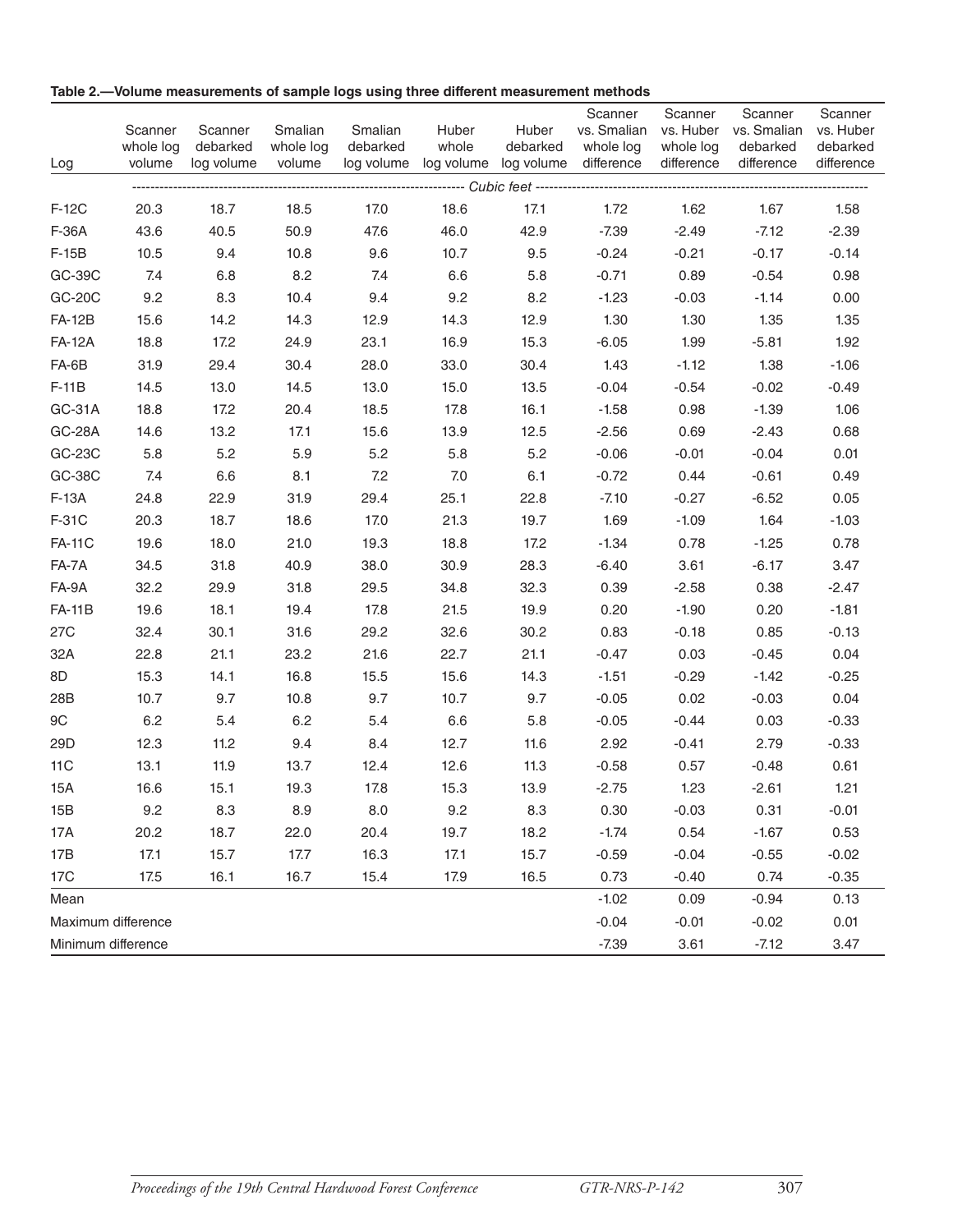In addition to the bark volume as determined by the scanner, we examined five different approaches to estimating bark volume. Two methods were simply the difference between whole log and debarked volume estimates calculated using the Smalian and Huber formulas. The other three methods used the Dobie and Wright bark estimation formula where bark volume is estimated directly using the scanner data and by using the Smalian and Huber whole log volume estimates.

Table 3 contains the bark volume estimates for these methods. The rightmost column contains the standard deviation of the different bark volume calculation methods for each log. Higher standard deviation values indicate logs that have the greatest volume discrepancies among the different volume estimation methods. Six of seven logs with the six highest standard deviation values (>0.10) were all butt logs. In addition, all seven logs had high degrees of taper (Table 1), indicating that one or more methods were more error prone when estimating the volume characteristics of butt logs, specifically those with taper or butt swell. This observation was consistent given the earlier finding that taper is significantly correlated with whole log volume estimation error. The results indicated that there were no significant differences between the means of the scanner methodology and the Dobie and Wright Huber-based and the Huber methods. The means of all other methods were significantly different from the scanner methodology.

## **SUMMARY AND CONCLUSION**

Whole log and debarked volumes as determined by the scanner were most comparable to the volumes calculated using Huber's formula, with mean differences of 0.09 and 0.13 cubic feet, respectively. These results are similar to those found by Martin (1984), where Huber's formula more accurately estimated volume than Smalian's formula. Recall that Smalian's formula is based on an average of large and small end cross-sectional area, while Huber's formula is based on the midpoint crosssectional area. Thus, the volume of logs with a large degree of taper, specifically butt logs, will be overestimated using Smalian's formula.

While the mean differences between the Huber and scanner volume methods were acceptably small, one must remember that the diameter and length measurements were from the laser scanning system. The laser scanner measures surface point locations accurate to 0.01 inch. As such, these measurements provide very accurate input data for Huber's formula. Field measurements for estimating volume will not likely be this accurate. All volume equations are dependent on accurate measurements of log diameter and length. Any error in measuring either is magnified when volume is calculated.

Calculating bark volume using the scanner-based methodology yields a solid volume. This removes the normal concerns of particle size and compaction when measuring bark volume. Using weight to measure residue also has problems. The moisture content of the bark varies among logs and from day to day. Similarly, there are specific gravity differences between species. Using the data from the laser scanner provides the most accurate way of determining bark and log volume. In mills where the logs are scanned at the headrig after debarking, it would be trivial, in terms of both cost and effort, to estimate bark thickness based on the log's diameter and calculate total bark volume or weight at a specific moisture content. Even in situations where DOB varied significantly along the log, the scanner-based method described here would still provide accurate bark and log volume estimates.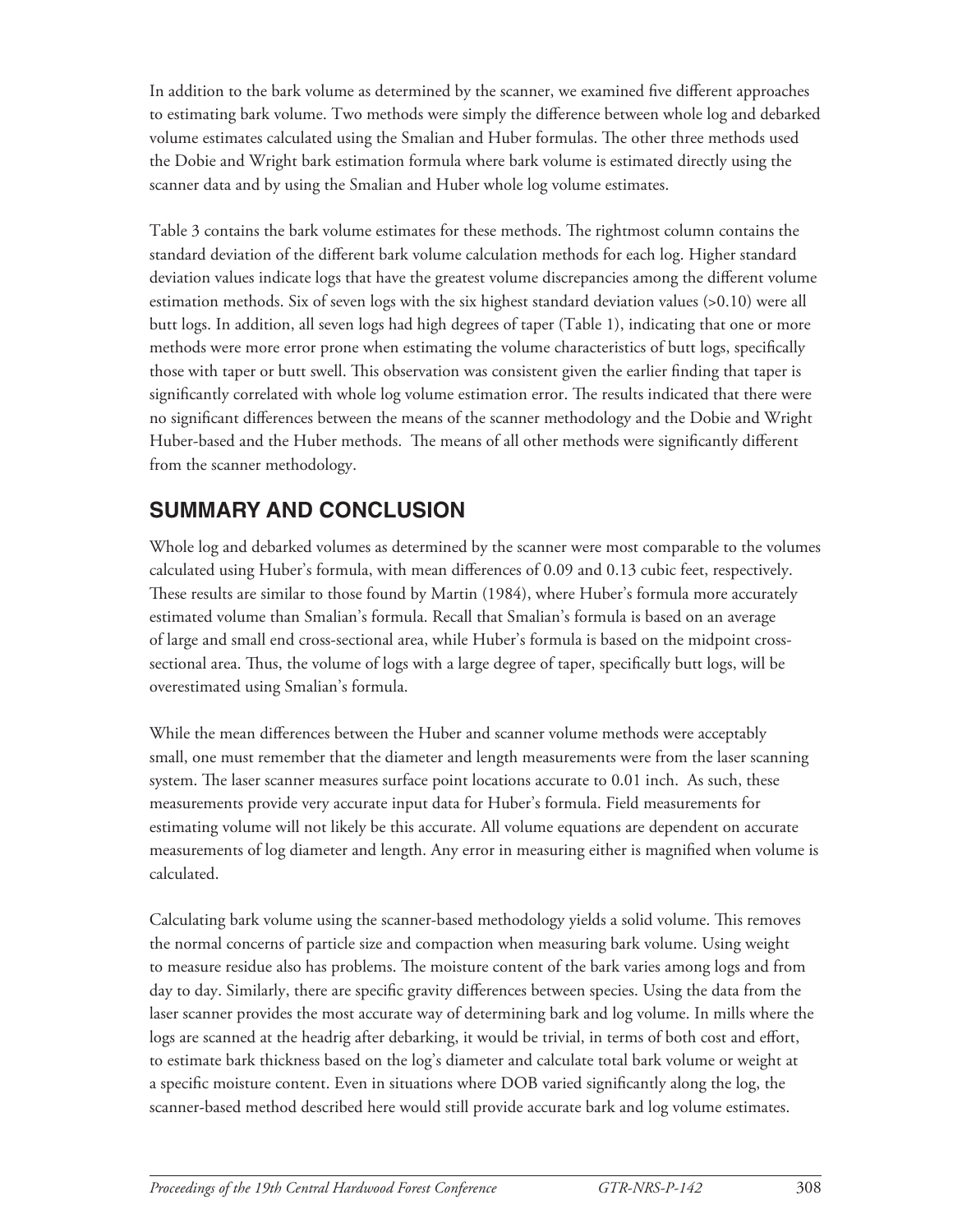| Log             | Calculated<br>bark<br>thickness | Scanner<br>bark<br>volume | Smalian<br>bark<br>volume | Huber<br>bark<br>volume | Dobie and<br>Wright<br>bark volume | Dobie and<br>Wright<br>bark volume<br>using scanner using Smalians using Hubers | Dobie and<br>Wright<br>bark volume | Mean | Standard<br>deviation |
|-----------------|---------------------------------|---------------------------|---------------------------|-------------------------|------------------------------------|---------------------------------------------------------------------------------|------------------------------------|------|-----------------------|
|                 | (Inches)                        |                           |                           |                         |                                    |                                                                                 |                                    |      |                       |
| $F-12C$         | 0.383                           | 1.61                      | 1.54                      | 1.55                    | 1.71                               | 1.56                                                                            | 1.55                               | 1.59 | 0.06                  |
| F-36A           | 0.419                           | 3.45                      | 3.31                      | 3.15                    | 3.05                               | 3.57                                                                            | 3.06                               | 3.26 | 0.21                  |
| $F-15B$         | 0.319                           | 1.14                      | 1.20                      | 1.20                    | 1.18                               | 1.21                                                                            | 1.21                               | 1.19 | 0.03                  |
| GC-39C          | 0.335                           | 0.65                      | 0.80                      | 0.71                    | 0.76                               | 0.83                                                                            | 0.67                               | 0.73 | 0.07                  |
| GC-20C          | 0.334                           | 0.95                      | 1.03                      | 0.97                    | 0.94                               | 1.06                                                                            | 0.94                               | 0.98 | 0.05                  |
| <b>FA-12B</b>   | 0.357                           | 1.35                      | 1.37                      | 1.38                    | 1.51                               | 1.38                                                                            | 1.38                               | 1.39 | 0.06                  |
| <b>FA-12A</b>   | 0.375                           | 1.60                      | 1.84                      | 1.53                    | 1.57                               | 2.07                                                                            | 1.40                               | 1.67 | 0.24                  |
| FA-6B           | 0.384                           | 2.53                      | 2.46                      | 2.57                    | 2.59                               | 2.48                                                                            | 2.65                               | 2.55 | 0.07                  |
| $F-11B$         | 0.337                           | 1.49                      | 1.50                      | 1.53                    | 1.49                               | 1.49                                                                            | 1.55                               | 1.51 | 0.03                  |
| GC-31A          | 0.347                           | 1.72                      | 1.87                      | 1.75                    | 1.79                               | 1.94                                                                            | 1.70                               | 1.80 | 0.09                  |
| <b>GC-28A</b>   | 0.354                           | 1.35                      | 1.48                      | 1.34                    | 1.34                               | 1.57                                                                            | 1.27                               | 1.39 | 0.11                  |
| GC-23C          | 0.322                           | 0.65                      | 0.67                      | 0.67                    | 0.66                               | 0.67                                                                            | 0.67                               | 0.66 | 0.01                  |
| GC-38C          | 0.314                           | 0.81                      | 0.92                      | 0.85                    | 0.85                               | 0.94                                                                            | 0.81                               | 0.86 | 0.05                  |
| $F-13A$         | 0.379                           | 2.07                      | 2.49                      | 2.23                    | 2.08                               | 2.68                                                                            | 2.11                               | 2.28 | 0.25                  |
| F-31C           | 0.380                           | 1.59                      | 1.53                      | 1.65                    | 1.68                               | 1.54                                                                            | 1.73                               | 1.62 | 0.08                  |
| <b>FA-11C</b>   | 0.380                           | 1.58                      | 1.67                      | 1.58                    | 1.60                               | 1.71                                                                            | 1.53                               | 1.61 | 0.07                  |
| FA-7A           | 0.390                           | 2.74                      | 2.89                      | 2.53                    | 2.67                               | 3.16                                                                            | 2.35                               | 2.72 | 0.28                  |
| FA-9A           | 0.407                           | 2.50                      | 2.29                      | 2.41                    | 2.44                               | 2.41                                                                            | 2.53                               | 2.43 | 0.08                  |
| <b>FA-11B</b>   | 0.386                           | 1.56                      | 1.55                      | 1.63                    | 1.57                               | 1.55                                                                            | 1.69                               | 1.59 | 0.06                  |
| 27C             | 0.363                           | 2.33                      | 2.34                      | 2.37                    | 2.40                               | 2.34                                                                            | 2.40                               | 2.36 | 0.03                  |
| 32A             | 0.364                           | 1.63                      | 1.65                      | 1.63                    | 1.66                               | 1.69                                                                            | 1.63                               | 1.65 | 0.02                  |
| 8D              | 0.350                           | 1.25                      | 1.34                      | 1.29                    | 1.24                               | 1.36                                                                            | 1.26                               | 1.29 | 0.05                  |
| 28B             | 0.337                           | 1.01                      | 1.03                      | 1.03                    | 1.03                               | 1.03                                                                            | 1.03                               | 1.03 | 0.01                  |
| 9C              | 0.317                           | 0.74                      | 0.81                      | 0.84                    | 0.80                               | 0.80                                                                            | 0.87                               | 0.81 | 0.04                  |
| 29D             | 0.341                           | 1.08                      | 0.93                      | 1.14                    | 1.32                               | 1.01                                                                            | 1.37                               | 1.14 | 0.17                  |
| 11C             | 0.336                           | 1.20                      | 1.30                      | 1.24                    | 1.27                               | 1.32                                                                            | 1.21                               | 1.26 | 0.05                  |
| 15A             | 0.345                           | 1.42                      | 1.55                      | 1.39                    | 1.41                               | 1.65                                                                            | 1.31                               | 1.45 | 0.12                  |
| 15B             | 0.337                           | 0.86                      | 0.85                      | 0.87                    | 0.88                               | 0.85                                                                            | 0.88                               | 0.87 | 0.01                  |
| 17A             | 0.359                           | 1.51                      | 1.58                      | 1.50                    | 1.51                               | 1.64                                                                            | 1.45                               | 1.53 | 0.07                  |
| 17B             | 0.353                           | 1.36                      | 1.40                      | 1.37                    | 1.36                               | 1.41                                                                            | 1.36                               | 1.38 | 0.02                  |
| 17 <sub>C</sub> | 0.353                           | 1.35                      | 1.35                      | 1.40                    | 1.40                               | 1.34                                                                            | 1.43                               | 1.38 | 0.04                  |
| Mean            | 0.357                           | 1.52                      | 1.57                      | 1.53                    | 1.54                               | 1.62                                                                            | 1.52                               |      |                       |

**Table 3.—Bark volumes as calculated from scanner and estimation formulas**

The content of this paper reflects the views of the authors(s), who are responsible for the facts and accuracy of the information presented herein.